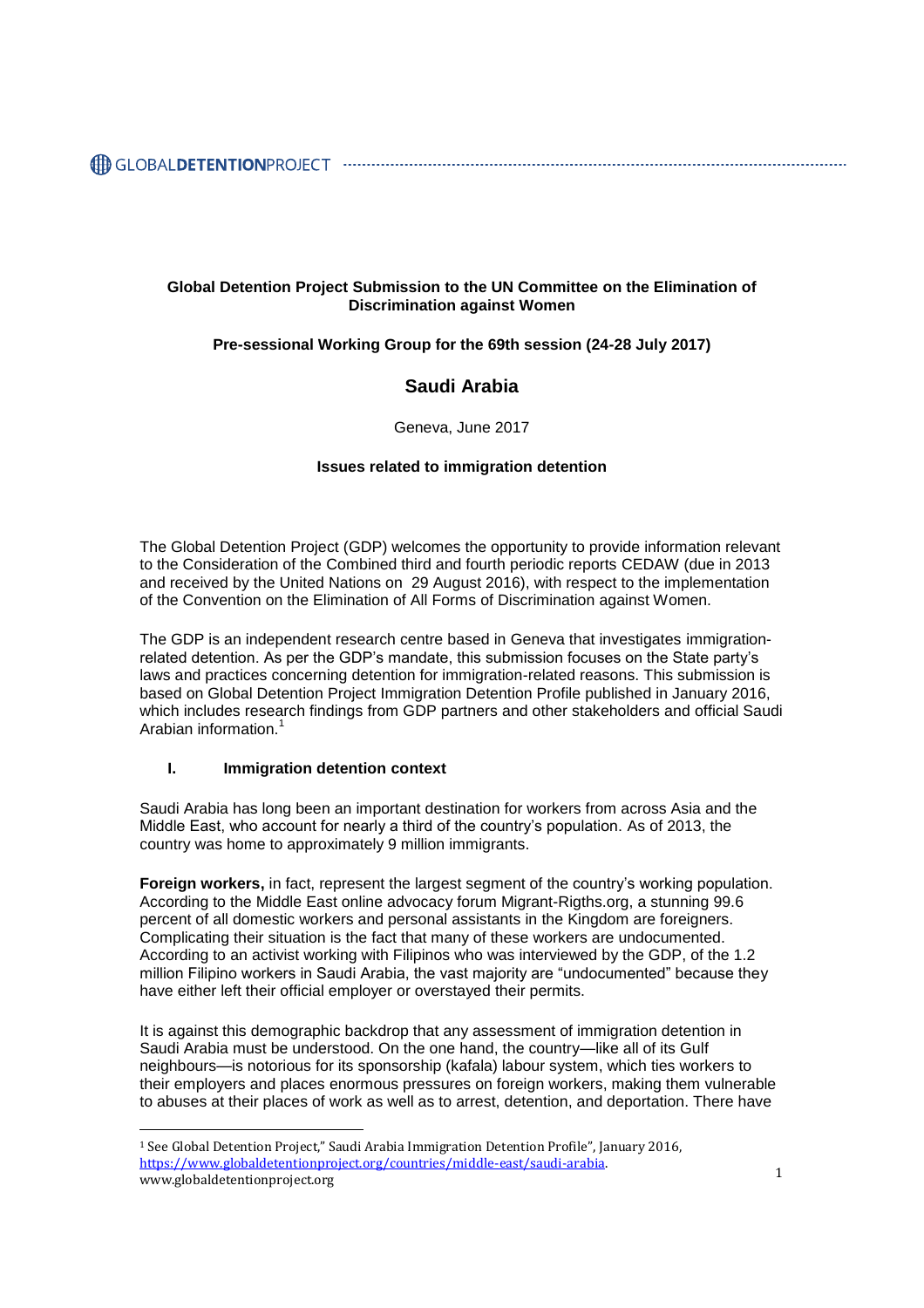been numerous reports on the challenges and human rights violations that expatriate workers experience in this system, particularly low-wage workers and women domestic workers.

At the same time, "Saudi Arabia is one of the countries that have implemented vigorous policies to reduce dependence on foreign workers and increase the employment of nationals in the economy." To drive down the numbers of migrants, a policy of "Saudisation" has been pursued, which has included a series of deportation campaigns aimed at removing "illegal workers." These mass removal efforts have led to huge numbers of people being placed in detention as they await removal from the country. According to Amnesty International's 2014/2015 report on Saudi Arabia, "Many migrants reported that prior to their deportation they had been packed into severely overcrowded makeshift detention facilities where they received little food and water and were abused by guards."

The deportations, part of a larger domestic labour market restructuring called Nitaqat, have been massive in scale. In April 2013, Saudi authorities announced that nearly 800,000 illegal workers had been deported during the previous 15 months. Further, between November 2013 and March 2014 over 1.5 million "illegal noncitizen workers" reportedly "either self-deported or were forcibly deported" and the Ministry of Interior reported that "it detained an average of 22,000 "illegal migrants" per month between February and August [2013]." According to the International Organisation for Migration (IOM), during the period June 2013 to November 2014, 613,743 Yemenis were returned.

In November 2013, by which time some five million undocumented expatriates had been regularized, a "grace period" expired and a Ministry of Interior spokesman declared that "all expatriates who work for their personal gain or overstayed their Haj, Umrah, and visit visas and infiltrators will be caught and will be detained until completing legal procedures for penal measures and deportation." The government also stated that the campaign would target those who "cover up illegals or those who give them shelter or transportation or any kind of help" and that all "branches of the Public Security will shoulder the responsibility of catching the violators and handing them over to detention centres, which will be under the supervision of the General Prisons Directors."

This crackdown was accompanied by numerous reports of ill-treatment, which generally came to light after people had been deported. For instance, when 30 Filipino workers were expelled in November 2013, they made allegations of abuse, stating that the Saudi police rounded them up and placed them in a crowded cell for four days with their feet chained before taking them to the airport to be deported.

Also in early November 2013, round-ups in the Manfouha district in Riyadh, where many East Africans (particularly Ethiopians) live, led to clashes with security forces and resulted in scores of injuries and at least two deaths.In a 2014 interview, Aida Awel, Chief Technical Advisor on Migrant Domestic Workers at the International Labour Organization's Addis Ababa Office stated that the number of Ethiopian returnees had reached 163,018, of which 100,688 were men, 53,732 women, and 8,598 children. The large scale of round-ups in a relatively short period of time also meant that migrants were detained in makeshift facilities and even camps.

There has also been concern that the recent deportations in Saudi Arabia have included **refugees and asylum seekers**. According to reports, between December 2013 and August 2014, Saudi authorities summarily deported 40,000 Somalis, many of them from parts of Somalia where their lives and freedom would likely be threatened. During debriefings after their deportations, the Somalis claimed that beatings and other abusive treatment occurred during the deportation process.

**Trafficked persons**. There have been reports concerning the detention of trafficked persons in Saudi Arabia, despite the country's adoption of the 2009 Suppression of the Trafficking in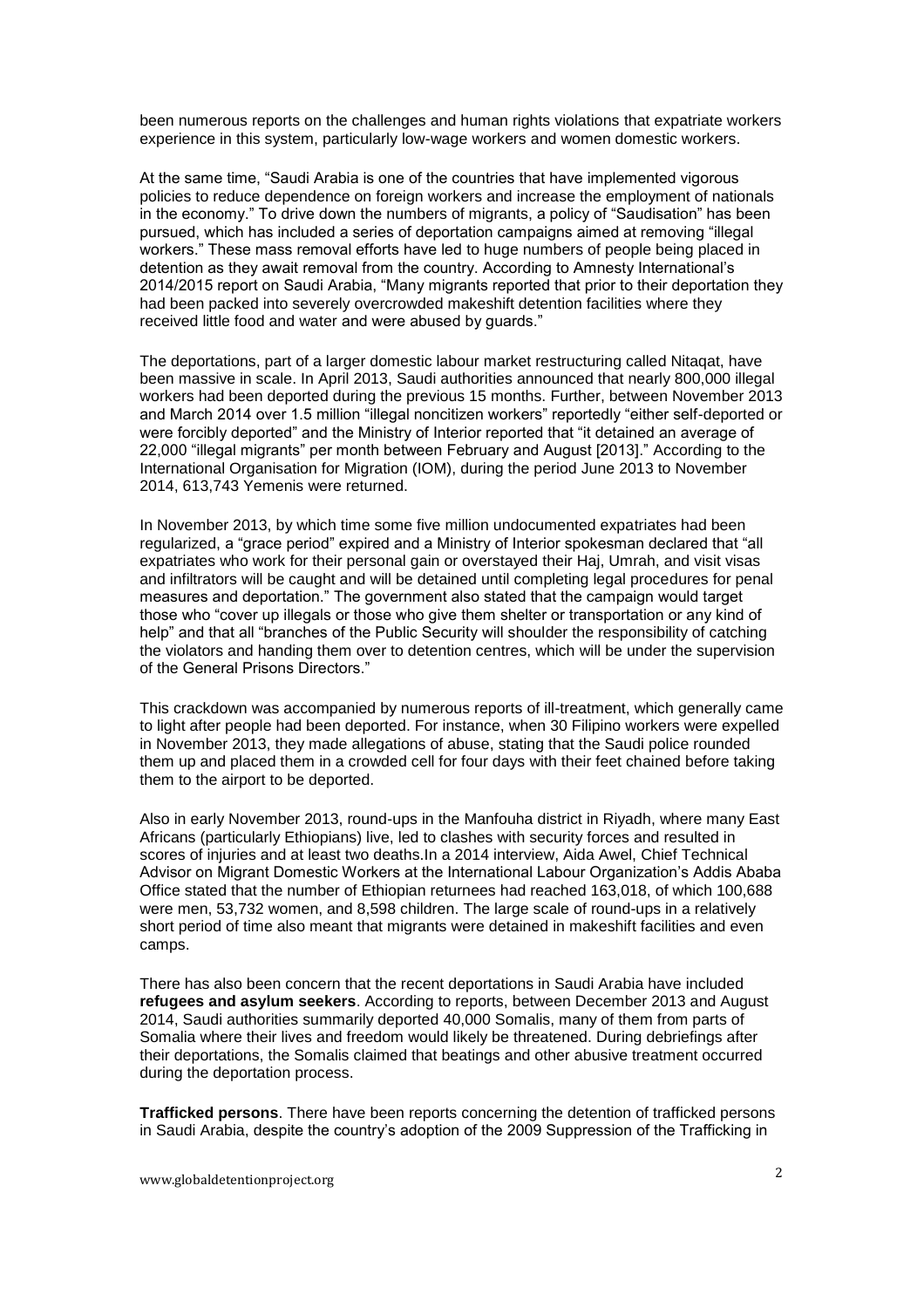Persons Act, which prohibits all forms of human trafficking, prescribes stringent punishments, and is intended to provide some protections for victims.

The U.S. State Department's Trafficking in Persons Report (TIP Report) criticizes Saudi authorities for failing to implement procedures to systematically identify victims and reports that Saudi officials even admit that trafficking victims are sometimes detained and deported. According to the TIP Report, "officials continued to arrest, detain, and sometimes prosecute victims of trafficking for unlawful acts committed as a result of being trafficked. The Saudi government acknowledged that victims of trafficking may be detained and deported because of their irregular migration status in Saudi Arabia, as some police officers arrested and deported foreign workers for running away from their employers. Some government officials did not view runaway domestic workers as potential victims of trafficking. When domestic workers' employers failed to claim them at the airport, passport officials in Najran province were required to hold them in a detention center with people who were charged with crimes or immigration violations."

Saudi Arabia holds one of the lowest levels of ratification of core international human rights treaties and has not ratified the main instruments relevant to immigration detention, including the Refugee Convention, the Convention on Statelessness, the International Covenant on Civil and Political Rights, or the Migrant Workers Convention. It has made implementation of the few human rights norms it has subscribed to conditional upon respect for the norms of Islam and Sharia law.

#### **Legal Framework**

Saudi Arabia does not have a comprehensive migration policy. However, the Residence Regulations (No. 17/2/25/1337 of 1952), which contains a set of laws pertaining to immigration status and the rights of non-citizens, provides norms concerning the detention and incarceration of non-citizens for immigration-related reasons. Additionally, the Labour Law provides penalties for violations of immigration-related statutes.

These laws, however, generally relate to criminal punishments and do not make reference to administrative immigration-related detention. It is often unclear to what extent one can separate immigration detention from criminal incarceration, and many cases of foreigners being held in prison awaiting deportation tend to describe the detentions as being related to criminal procedures.

Thus, for instance, in a 2012 letter to the Saudi government expressing concern about the imprisonment of a group of Ethiopian Christians, the UN High Commissioner for Human Rights stated that although the individuals were being held at Jeddah's Briman Prison to await deportation, they had all been "informally charged" with "illicit mingling" of unmarried persons of the opposite sex. Even when the detentions appear to be strictly related to immigration reasons, deprivation of liberty is generally described as resulting from a criminal procedure.

Part IV of the Residence Regulations covers penalties for violations of immigration-related provisions. Article 50 states that any foreigner who enters the country illegally—in violation of Articles 2 (requiring a valid passport or travel document and visa) and 3 (requiring entry/exit into the Kingdom through designated ports of entry) of the law—shall be imprisoned until deported.

Article 53 states that any person in breach of Article 5 (stating conditions of entry into the Kingdom) shall be fined 100-200 Saudi Riyals or imprisoned for a period ranging from two weeks to a month, deprived of residency, and deported.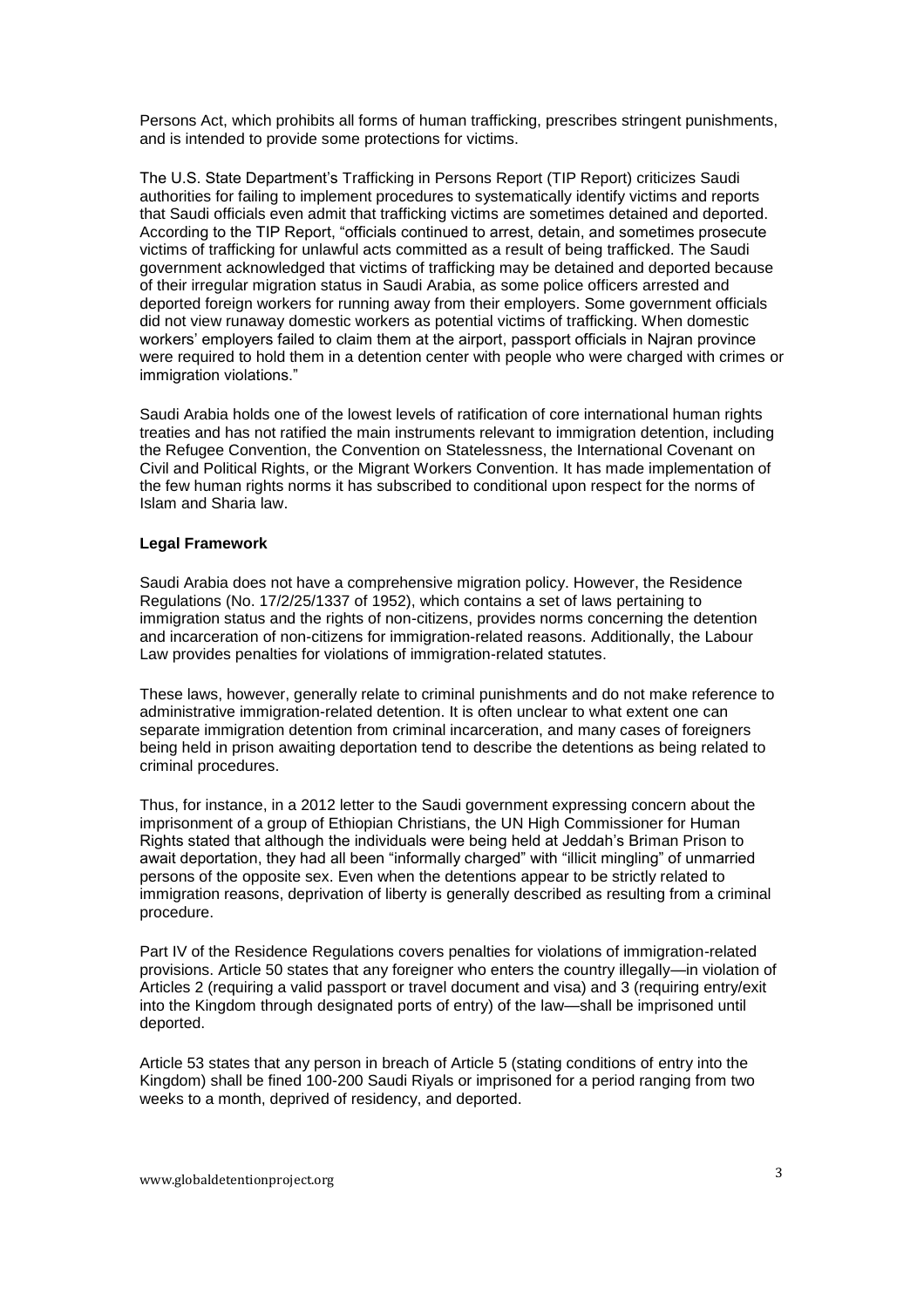Additionally, an unusual catch-all provision, Article 60, states that any breach of the Residency Regulations for which no penalty has been stipulated shall incur a financial fine of 100-300 Saudi Riyals and/or imprisonment for two to six weeks.

The country's Labour Law also provides penalties for working for a non-sponsor. According to the recently amended Article 39 in 2013, "The Ministry of Interior shall arrest, deport and enforce the penalties on the violators from those who are working for their own account, from the streets. The Ministry shall arrest those who are absent from work (fleeing), their employers and those who are covering them, transferring them and each one has a rule in the violation and apply the penalties thereon."

**Length of detention.** As the law does not specifically provide for administrative immigrationrelated detention, there is no specified time limit for this practice. According to one source, the longest time spent in immigration detention that he was aware of was about three years. He said that advocates in the country have "raised serious concerns" regarding lengthening periods in detention, which often last from between three months to a year due to complications in completing deportation formalities.

Describing the problems that impact lengths of immigration detention, the GDP source said that they mainly stem from the kafala system, which requires that a migrant obtain an exit clearance from his or her sponsor and/or employer. "Tracing and negotiating with an employer to obtain exit visa/clearance is really a big obstacle for deportation." He added that there is also "the question on who will pay the penalty" for an expired residence permit.

#### **Conditions in detention**

Recent press reports and interviews with activists who assist detainees indicate that there are at least three dedicated facilities ("deportation centres"), one in Jeddah and two in Riyadh (one of which is used exclusively for women). There were already media reports in the mid-2000s stating that migrants were being held at "deportation centres" in Jeddah and Riyadh. One source told the GDP that he is "quite certain" that there are additional deportation facilities "in other cities like Al Khobar and Dhamman in the Eastern region." A 2011 "sociolegal" study about domestic workers in Saudi Arabia and the Emirates reported that "governmental shelters" in Riyadh, Jeddah, and Dhamman were commonly referred to as "deportation centres" by domestic workers interviewed for the study.

In addition to these facilities, press reports and NGO publications indicate that Saudi Arabia uses a large network of ad hoc or makeshift facilities for immigration detention purposes, particularly as part of the country's massive deportation campaigns. For instance, one news article reports that 1,000 Filipinos are being confined in "makeshift tents outside the Filipino embassy in Jeddah." According to a 2015 HRW report, Saudi authorities "did not anticipate the number of undocumented migrants who decided to turn themselves in voluntarily when the official campaign of detaining and deporting undocumented migrants resumed in November 2013, and this caused them to confine many undocumented migrants in ad hoc detention facilities. An Ethiopian official in Sanaa told HRW on November 26 [2014]: 'I'm not sure Saudi Arabia was fully prepared for this.'" The Ethiopian government also reportedly told the IOM that as of late 2013 there were 64 facilities in Saudi Arabia confining undocumented Ethiopian migrants.

The U.S. State Department's 2014 Country Reports on Human Rights Practices on Saudi Arabia makes reference to detention conditions, generally, citing a report by the National Society for Human Rights, who, after visiting 16 jails across the kingdom reported that there is overcrowding, with most jails operating at double their capacities. Their report specifically mentions the women's section of the Deportation and Detention Center in Jeddah as being the worst. Concerns regarding detention conditions raised in the report included improperly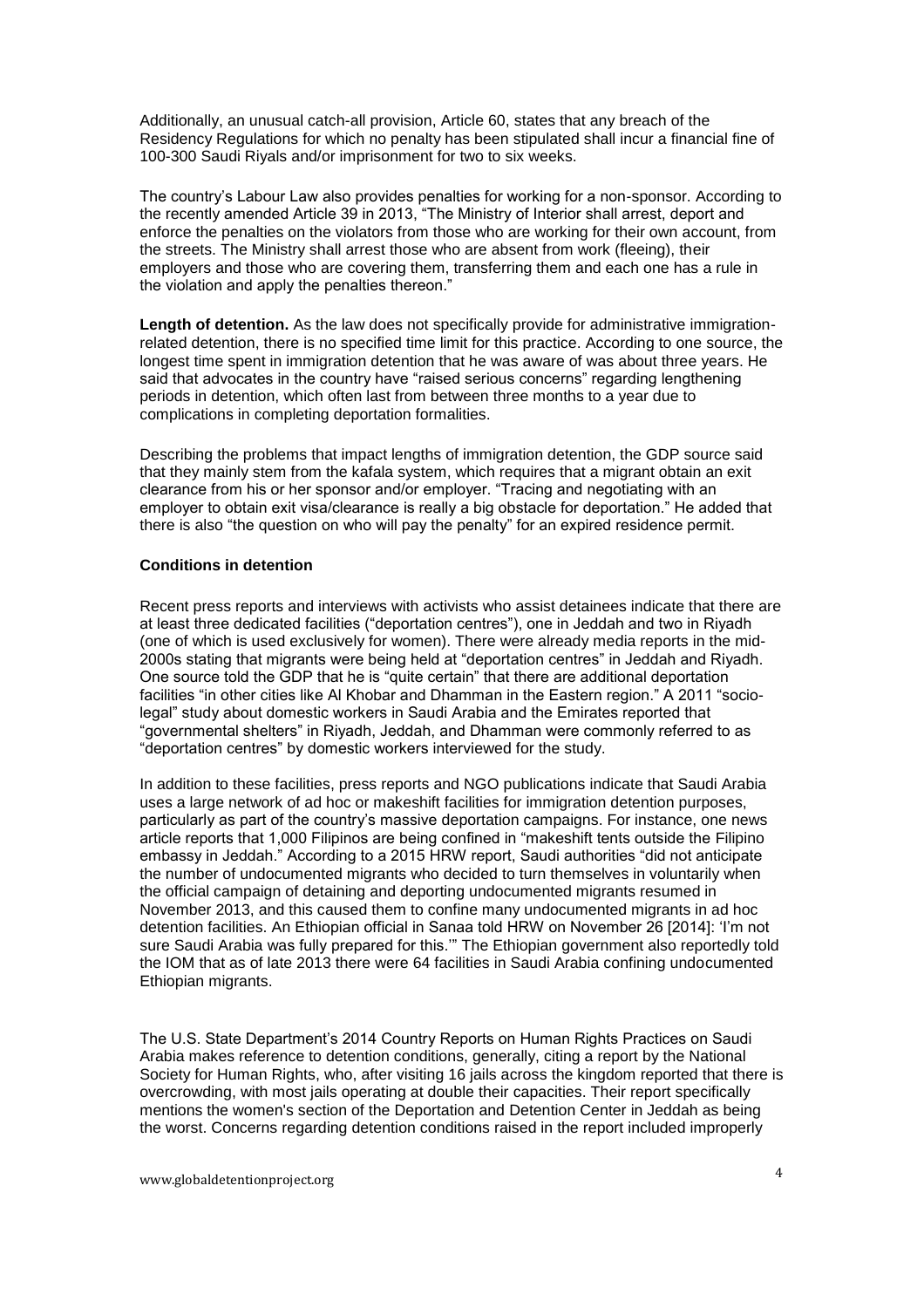trained wardens, lack of access to prompt medical treatment, holding prisoners beyond the end of sentences and failure to inform prisoners of their rights.

Following the expulsion of thousands of Somalis in February 2014, HRW researchers in Mogadishu interviewed nine deportees who "spoke of severe overcrowding, little air or daylight, poor sanitary facilities, sweltering heat in some cases and cold in others, and limited access to medical assistance. Some said they had developed chronic health problems, including persistent coughing, as a result of their time in custody. Children are sometimes detained with their relatives but some have also been separated from their parents or caregivers."

One of the individuals interviewed, Mohammed, who surrendered to the police on his own after losing his job told HRW researchers that he spent 57 days detained: "In the first detention center in Riyadh, there was so little food, we fought over it," he said. "So the strongest ate the most. Guards told us to face the wall and then beat our backs with metal rods. In the second place, there were two toilets for 1,200 people, including dozens of children."

Another woman interviewed, Saladu, 35, who was detained in Jeddah with her two children, 7 and 9, and her sister's three children before deportation described the conditions as follows: "The room we stayed in with 150 other women and children was extremely hot and there was no air conditioning," she said. "The children were sick. My son was vomiting and his stomach was very bloated. There were no mattresses. People just slept on the floor."

Another interviewee, Razia, a 45 year-old woman who was detained for three months with her daughter also told the researchers: "There were a lot of people in the room, some little children…You would have to fight to get your space."

The GDP's source in Saudi Arabia confirmed reports of overcrowding, poor and inadequate bedding and food at detention facilities during the crackdown, due to the high volume of migrants being detained prior to be deported. He estimates that some 30,000 Filipinos may have been deported during the crackdown (he has sought the exact number from the Philippines Embassy, but did not receive a response).

#### **II. Key Questions for Saudi Arabia**

Despite the dire situation above, the Combined third and fourth periodic reports of Saudi Arabia  $^2$  to be reviewed by CEDAW fails to address the situation of women in immigration detention in Saudi Arabia.

- How many women are placed in immigration detention per year?
- Where are women placed in immigration detention? Are they placed in facilities monitored by women wardens? Can authorities produce an official list of all facilities used to hold women for immigration-related reasons?
- What grounds are there in law for immigration detention, and what are the limits to the length of immigration detention?

 $\overline{a}$ 

<sup>2</sup> Committee on th Elimination of Discrimination against Women, " Combined third and fourth periodic reports of States parties due in 2013 – Saudi Arabia," CEDAW/C/SAU/3-4, 29 August 2016, [http://tbinternet.ohchr.org/\\_layouts/treatybodyexternal/Download.aspx?symbolno=CEDAW%2fC%2fSAU](http://tbinternet.ohchr.org/_layouts/treatybodyexternal/Download.aspx?symbolno=CEDAW%2fC%2fSAU%2f3-4&Lang=en) [%2f3-4&Lang=en.](http://tbinternet.ohchr.org/_layouts/treatybodyexternal/Download.aspx?symbolno=CEDAW%2fC%2fSAU%2f3-4&Lang=en)